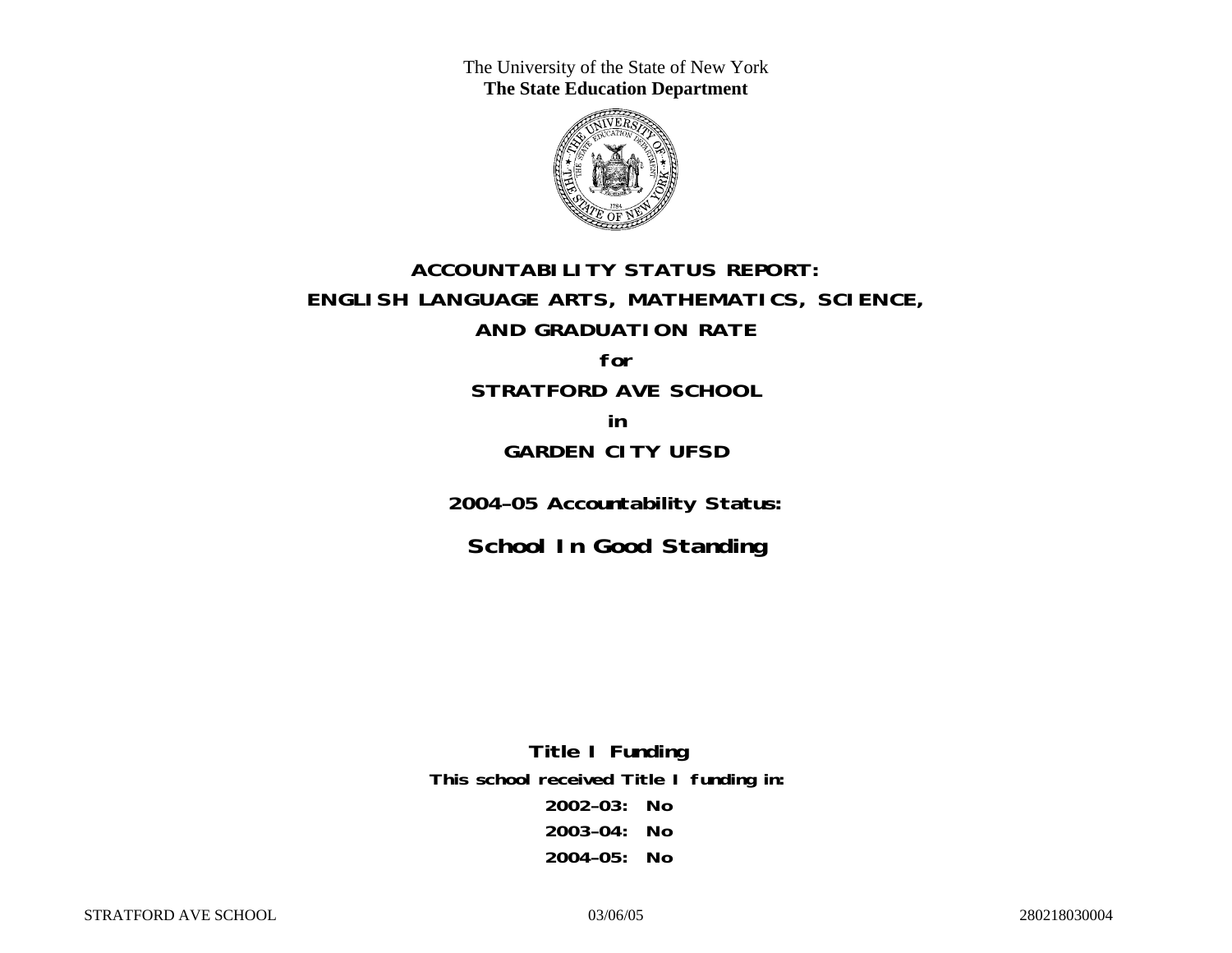### **School Accountability Status Categories**

The list below defines the school status categories under New York State's school accountability system, which is divided into a Federal Title I component and a State component. A school that does not receive Title I funding in a school year does not have a federal status in that year. Schools receiving Title I funds that are not in good standing must provide school choice for their students; those in need of improvement year 2 and beyond must also provide Supplemental Education Services to eligible students. Other consequences for schools not in good standing can be found at: **www.emsc.nysed.gov/deputy/nclb/accountability/siinfo.htm**. To be removed from any improvement status, a school must make Adequate Yearly Progress (AYP) in the grade and subject for which it was identified for two consecutive years, or in the case of a School Under Registration Review, achieve the performance targets established for the school by the Commissioner.

**School in Good Standing:** A school is considered to be in good standing if it has not been identified as a School in Need of Improvement, Requiring Corrective Action, Planning for Restructuring, or Requiring Academic Progress, or as a School Under Registration Review.

**School Requiring Academic Progress:** Under the State component of New York's accountability system, a school that does not make AYP in the same grade and subject for two consecutive years is considered a School Requiring Academic Progress (Year 1) for the following year. In each succeeding year that the school fails to make AYP, the year designation is incremented by one.

**School in Need of Improvement (Year 1):** A school that has not made AYP for two consecutive years in the same grade and subject while receiving Title I funds is considered a School in Need of Improvement (Year 1) for the following year.

**School in Need of Improvement (Year 2):** A School in Need of Improvement (Year 1) that does not make AYP in the grade and subject for which it was identified while receiving Title I funds is considered a School in Need of Improvement (Year 2) for the following year.

**School Requiring Corrective Action:** A School in Need of Improvement (Year 2) that does not make AYP in the grade

and subject for which it was identified while receiving Title I funds is considered a School Requiring Corrective Action for the following year.

**School Planning for Restructuring:** A School Requiring Corrective Action that does not make AYP in the grade and subject for which it was identified while receiving Title I funds is considered a School Planning for Restructuring for the following year.

**School Restructuring:** A School Planning for Restructuring that does not make AYP in the grade and subject for which it was identified while receiving Title I funds is considered a School Restructuring for the following year.

**School Under Registration Review (SURR):** Schools that are farthest from the State standard and that have been determined by the Commissioner to be most in need of improvement are Schools Under Registration Review. These schools must achieve performance targets specified by the Commissioner of Education in their area(s) of identification within a prescribed timeframe or risk having their registration revoked by the Board of Regents.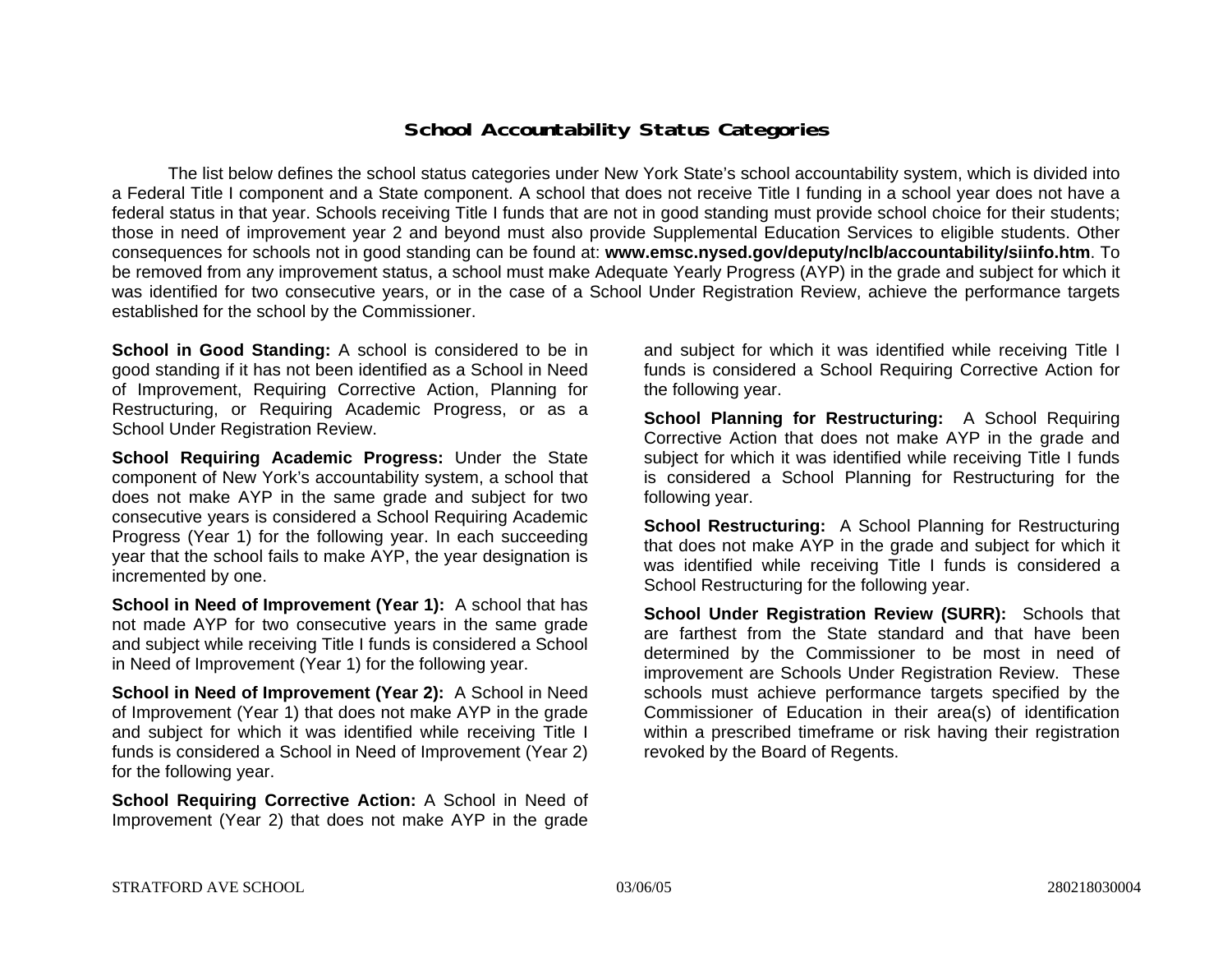# **Elementary-Level English Language Arts**

Definitions of terms, such as Performance Index and Effective Annual Measurable Objective (AMO), are in the glossary, which is the last page of this report.

#### **For a school or a district to make Adequate Yearly Progress (AYP) in 2003–04, every accountability group must make.**

**For an accountability group to make AYP in 2003–04, it must** 

- 1. meet the 95 percent participation requirement (*2003–04 Participation*), *and*
- 2. *either* meet its Effective AMO *or* make safe harbor (*2003–04 Performance* and *Standards*).

To meet the participation requirement, 95 percent of the grade 4 enrollment in each accountability group with 40 or more students must

be tested. To meet the Effective AMO, the Performance Index for each group with 30 or more continuously enrolled students must equal or exceed the Effective AMO. To make safe harbor, the Performance Index of each of these groups must equal or exceed its ELA safe harbor target *and* the group must meet the elementary-level science qualification for safe harbor. (See the elementary-level science page of this report for further information on meeting the science qualification for safe harbor.)

*ELA Safe Harbor Targets:* The elementary-level 2003–04 ELA Safe Harbor Target is calculated by using the following equation: 2002–03 PI + (200 – the 2002–03 PI) <sup>×</sup> 0.10. The 2004–05 ELA Safe Harbor Target is calculated by using the following equation: 2003–04 PI + (200 – the 2003–04 PI)  $\times$  0.10. The 2004–05 target is provided for groups whose PI was below the Effective AMO in 2003–04.

| <b>Accountability Group</b>       | 2003-04 Participation* |                                    | 2003-04 Performance**                                   |                      | 2003-04 Standards |                                     |                                                           |                                                              | $2004 - 05$                                       |
|-----------------------------------|------------------------|------------------------------------|---------------------------------------------------------|----------------------|-------------------|-------------------------------------|-----------------------------------------------------------|--------------------------------------------------------------|---------------------------------------------------|
|                                   | Grade 4<br>Enrollment  | Percent of<br>Enrollment<br>Tested | Count of<br>Continuously<br>Enrolled<br><b>Students</b> | Performance<br>Index | Effective<br>AMO  | <b>ELA Safe</b><br>Harbor<br>Target | Met the<br>Science<br>Qualification<br>for Safe<br>Harbor | <b>Made</b><br><b>AYP</b> in<br><b>ELA</b> in<br>$2003 - 04$ | <b>ELA Safe</b><br><b>Harbor</b><br><b>Target</b> |
| All Students                      | 183                    | 99%                                | 178                                                     | 193                  | 115               |                                     |                                                           | <b>YES</b>                                                   |                                                   |
| <b>Students with Disabilities</b> | 19                     |                                    | 18                                                      |                      |                   |                                     |                                                           |                                                              |                                                   |
| American Indian/Alaskan Native    |                        |                                    |                                                         |                      |                   |                                     |                                                           |                                                              |                                                   |
| Black                             |                        |                                    |                                                         |                      |                   |                                     |                                                           |                                                              |                                                   |
| Hispanic                          |                        |                                    |                                                         |                      |                   |                                     |                                                           |                                                              |                                                   |
| Asian or Pacific Islander         | 4                      |                                    | 4                                                       |                      |                   |                                     |                                                           |                                                              |                                                   |
| White                             | 179                    | 99%                                | 174                                                     | 193                  | 115               |                                     |                                                           | <b>YES</b>                                                   |                                                   |
| Limited English Proficient        |                        |                                    |                                                         |                      |                   |                                     |                                                           |                                                              |                                                   |
| Economically Disadvantaged        |                        |                                    |                                                         |                      |                   |                                     |                                                           |                                                              |                                                   |
| <b>Final AYP Determination</b>    |                        |                                    |                                                         |                      |                   |                                     |                                                           | <b>YES</b>                                                   |                                                   |

\*Students who were excused from testing for medical reasons are not included in the enrollment count. If the participation rate of an accountability group fell below 95 percent in 2003–04, the enrollment shown is the sum of 2002–03 and 2003–04 enrollments and the percent tested is the weighted average of the participation rates over those two years. \*\*For schools with fewer than 30 continuously enrolled tested students in 2003–04, data for 2002–03 and 2003–04 were combined to determine counts and PIs.

\*\*\*Groups with a "\*\*\*" are not required to meet the science qualification for safe harbor to make safe harbor in English and mathematics because fewer than 30 students in the group were administered the science test.

**State accountability status in elementary-level English language arts: School In Good Standing** 

**Title I accountability status in elementary-level English language arts: School Has No Status - No Title I Funding**

STRATFORD AVE SCHOOL 280218030004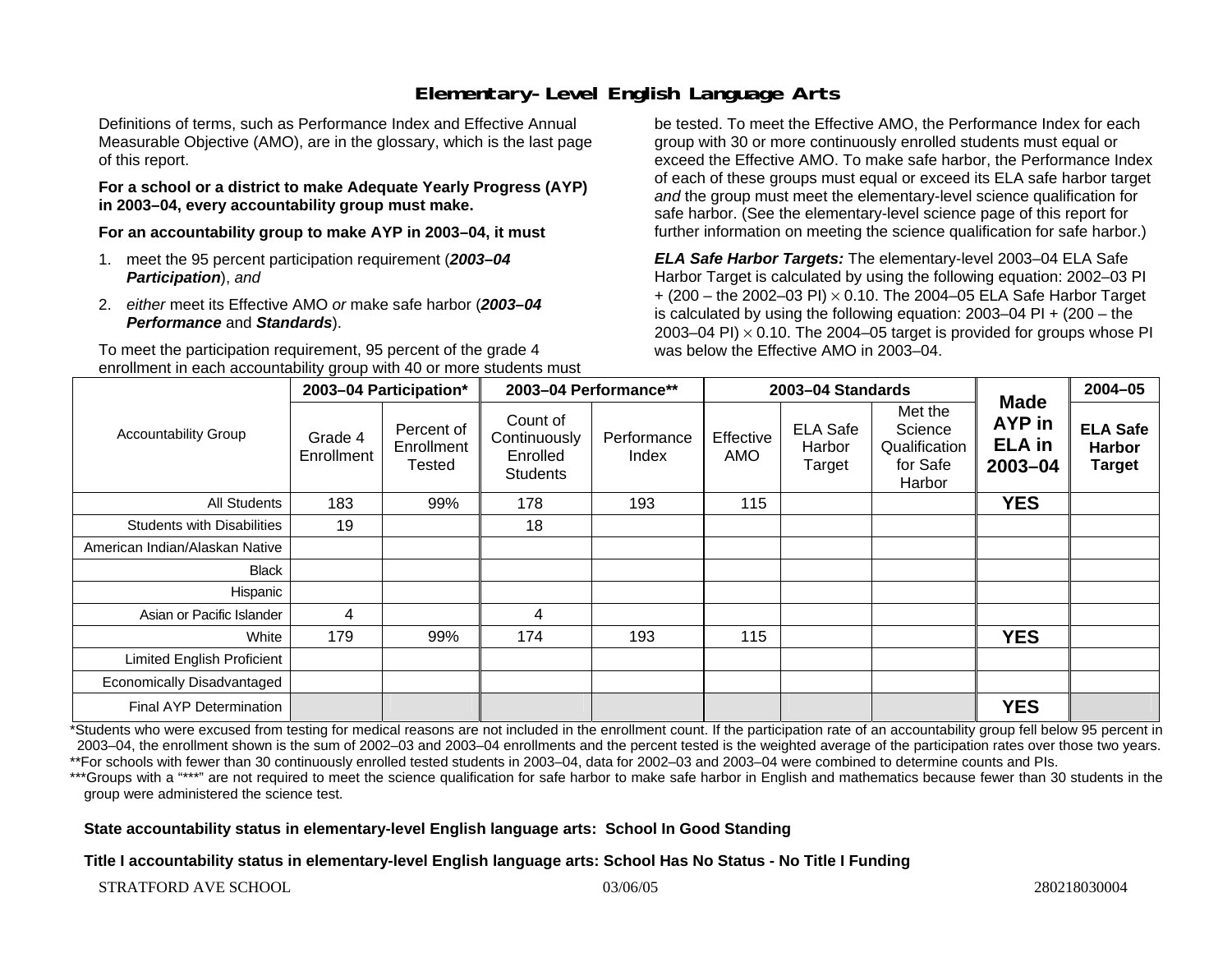## **Elementary-Level Mathematics**

Definitions of terms, such as Performance Index and Effective Annual Measurable Objective (AMO), are in the glossary, which is the last page of this report.

**For a school or a district to make Adequate Yearly Progress (AYP) in 2003–04, every accountability group must make AYP.** 

**For an accountability group to make AYP in 2003–04, it must** 

- 1. meet the 95 percent participation requirement (*2003–04 Participation*), *and*
- 2. *either* meet its Effective AMO *or* make safe harbor (*2003–04 Performance* and *Standards*).

To meet the participation requirement, 95 percent of the grade 4 enrollment in each accountability group with 40 or more students must be tested. To meet the Effective AMO, the Performance Index for each group with 30 or more continuously enrolled students must equal or exceed the Effective AMO. To make safe harbor, the Performance Index of each of these groups must equal or exceed its math safe harbor target *and* the group must meet the elementary-level science qualification for safe harbor. (See the elementary-level science page of this report for further information on meeting the science qualification for safe harbor.)

*Math Safe Harbor Targets:* The elementary-level 2003–04 Math Safe Harbor Target is calculated by using the following equation: 2002–03 PI + (200 – the 2002–03 PI) <sup>×</sup> 0.10. The 2004–05 Math Safe Harbor Target is calculated by using the following equation: 2003–04 PI + (200 – the 2003–04 PI)  $\times$  0.10. The 2004–05 target is provided for groups whose PI was below the Effective AMO in 2003–04.

| <b>Accountability Group</b>       | 2003-04 Participation* |                                    | 2003-04 Performance**                                   |                      | 2003-04 Standards |                               |                                                           |                                                    | 2004-05                                            |
|-----------------------------------|------------------------|------------------------------------|---------------------------------------------------------|----------------------|-------------------|-------------------------------|-----------------------------------------------------------|----------------------------------------------------|----------------------------------------------------|
|                                   | Grade 4<br>Enrollment  | Percent of<br>Enrollment<br>Tested | Count of<br>Continuously<br>Enrolled<br><b>Students</b> | Performance<br>Index | Effective<br>AMO  | Math Safe<br>Harbor<br>Target | Met the<br>Science<br>Qualification<br>for Safe<br>Harbor | <b>Made</b><br><b>AYP</b> in<br>Math in<br>2003-04 | <b>Math Safe</b><br><b>Harbor</b><br><b>Target</b> |
| All Students                      | 183                    | 100%                               | 179                                                     | 199                  | 128               |                               |                                                           | <b>YES</b>                                         |                                                    |
| <b>Students with Disabilities</b> | 19                     |                                    | 18                                                      |                      |                   |                               |                                                           |                                                    |                                                    |
| American Indian/Alaskan Native    |                        |                                    |                                                         |                      |                   |                               |                                                           |                                                    |                                                    |
| <b>Black</b>                      |                        |                                    |                                                         |                      |                   |                               |                                                           |                                                    |                                                    |
| Hispanic                          |                        |                                    |                                                         |                      |                   |                               |                                                           |                                                    |                                                    |
| Asian or Pacific Islander         | 4                      |                                    | 4                                                       |                      |                   |                               |                                                           |                                                    |                                                    |
| White                             | 179                    | 100%                               | 175                                                     | 199                  | 128               |                               |                                                           | <b>YES</b>                                         |                                                    |
| <b>Limited English Proficient</b> |                        |                                    |                                                         |                      |                   |                               |                                                           |                                                    |                                                    |
| Economically Disadvantaged        |                        |                                    |                                                         |                      |                   |                               |                                                           |                                                    |                                                    |
| Final AYP Determination           |                        |                                    |                                                         |                      |                   |                               |                                                           | <b>YES</b>                                         |                                                    |

\*Students who were excused from testing for medical reasons are not included in the enrollment count. If the participation rate of an accountability group fell below 95 percent in 2003–04, the enrollment shown is the sum of 2002–03 and 2003–04 enrollments and the percent tested is the weighted average of the participation rates over those two years.

\*\*For schools with fewer than 30 continuously enrolled tested students in 2003–04, data for 2002–03 and 2003–04 were combined to determine counts and PIs.

\*\*\*Groups with a "\*\*\*" are not required to meet the science qualification for safe harbor to make safe harbor in English and mathematics because fewer than 30 students in the group were administered the science test.

**State accountability status in elementary-level mathematics: School In Good Standing** 

**Title I accountability status in elementary-level mathematics: School Has No Status - No Title I Funding**

STRATFORD AVE SCHOOL 280218030004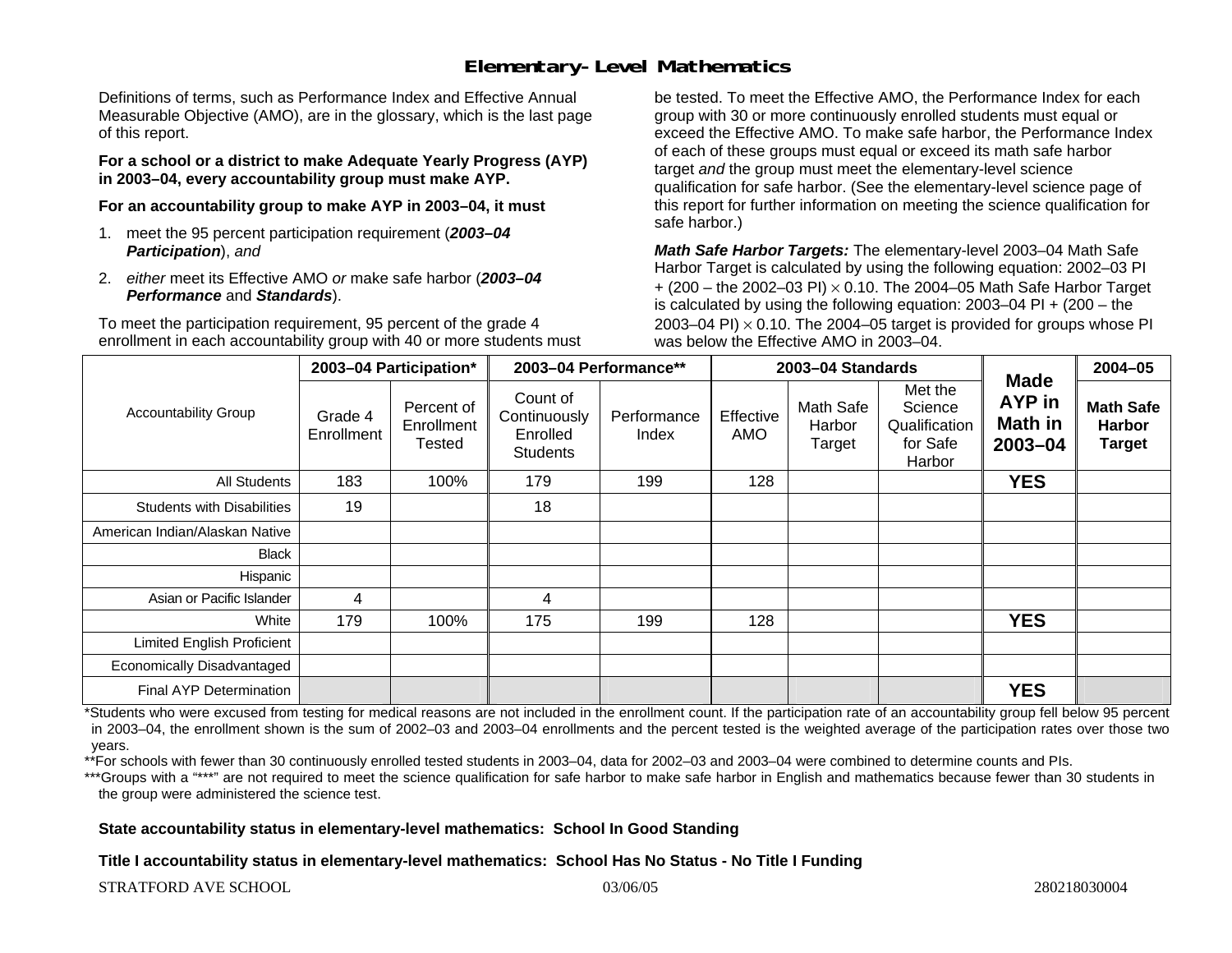## **Elementary-Level Science**

Definitions of terms, such as Progress Target and Adequate Yearly Progress (AYP), are in the glossary, which is the last page of this report.

*Made AYP in Science in 2003–04:* For a school or a district to make AYP in science, the Performance Index (PI) for the "All Students" group must equal or exceed the State Science Standard or the Science Progress Target.

*State Designated Level (SDL):* The score that students taking the elementary-level science test in 2002–03 must have equaled or exceeded on the written portion of the test to have met the State Science Standard.

*Qualification for Safe Harbor in Elementary-Level ELA and Math:* For an accountability group to be considered Qualified for Safe Harbor in Elementary-Level ELA and Math, the PI must equal or exceed the State Science Standard or the Science Progress Target in elementarylevel science for that group. Groups with fewer than 30 students tested in elementary-level science are not subject to this qualification criterion.

*Science Progress Targets:* The elementary-level 2003–04 Science Progress Target is calculated by multiplying the 2002–03 Percent At or Above SDL by two and then adding one point. The 2004–05 Science Progress Target is calculated by adding one point to the 2003–04 PI. The 2004–05 target is provided for groups whose PI was below the State Science Standard in 2003–04.

|                                   | 2003-04 Performance*                                    |                      | 2003-04 Standards                   |                               |                                             | $2003 - 04$                                                             | $2004 - 05$                   |
|-----------------------------------|---------------------------------------------------------|----------------------|-------------------------------------|-------------------------------|---------------------------------------------|-------------------------------------------------------------------------|-------------------------------|
| <b>Accountability Group</b>       | Count of<br>Continuously<br>Enrolled<br><b>Students</b> | Performance<br>Index | <b>State</b><br>Science<br>Standard | Science<br>Progress<br>Target | <b>Made AYP</b><br>in Science<br>in 2003-04 | Qualified for<br>Safe Harbor in<br>Elementary-<br>Level ELA and<br>Math | Science<br>Progress<br>Target |
| <b>All Students</b>               | 179                                                     | 199                  | 100                                 |                               | <b>YES</b>                                  | YES.                                                                    |                               |
| <b>Students with Disabilities</b> | 18                                                      |                      |                                     |                               |                                             |                                                                         |                               |
| American Indian/Alaskan Native    |                                                         |                      |                                     |                               |                                             |                                                                         |                               |
| <b>Black</b>                      |                                                         |                      |                                     |                               |                                             |                                                                         |                               |
| Hispanic                          |                                                         |                      |                                     |                               |                                             |                                                                         |                               |
| Asian or Pacific Islander         | 4                                                       |                      |                                     |                               |                                             |                                                                         |                               |
| White                             | 175                                                     | 199                  | 100                                 |                               |                                             | <b>YES</b>                                                              |                               |
| Limited English Proficient        |                                                         |                      |                                     |                               |                                             |                                                                         |                               |
| Economically Disadvantaged        |                                                         |                      |                                     |                               |                                             |                                                                         |                               |
| Final AYP Determination           |                                                         |                      |                                     |                               | <b>YES</b>                                  |                                                                         |                               |

\*For schools with fewer than 30 continuously enrolled students in 2003–04, data for 2002–03 and 2003–04 were combined to determine counts and Performance Indices.

**State accountability status in elementary-level science: School In Good Standing** 

**Title I accountability status in elementary-level science: School Has No Status - No Title I Funding**